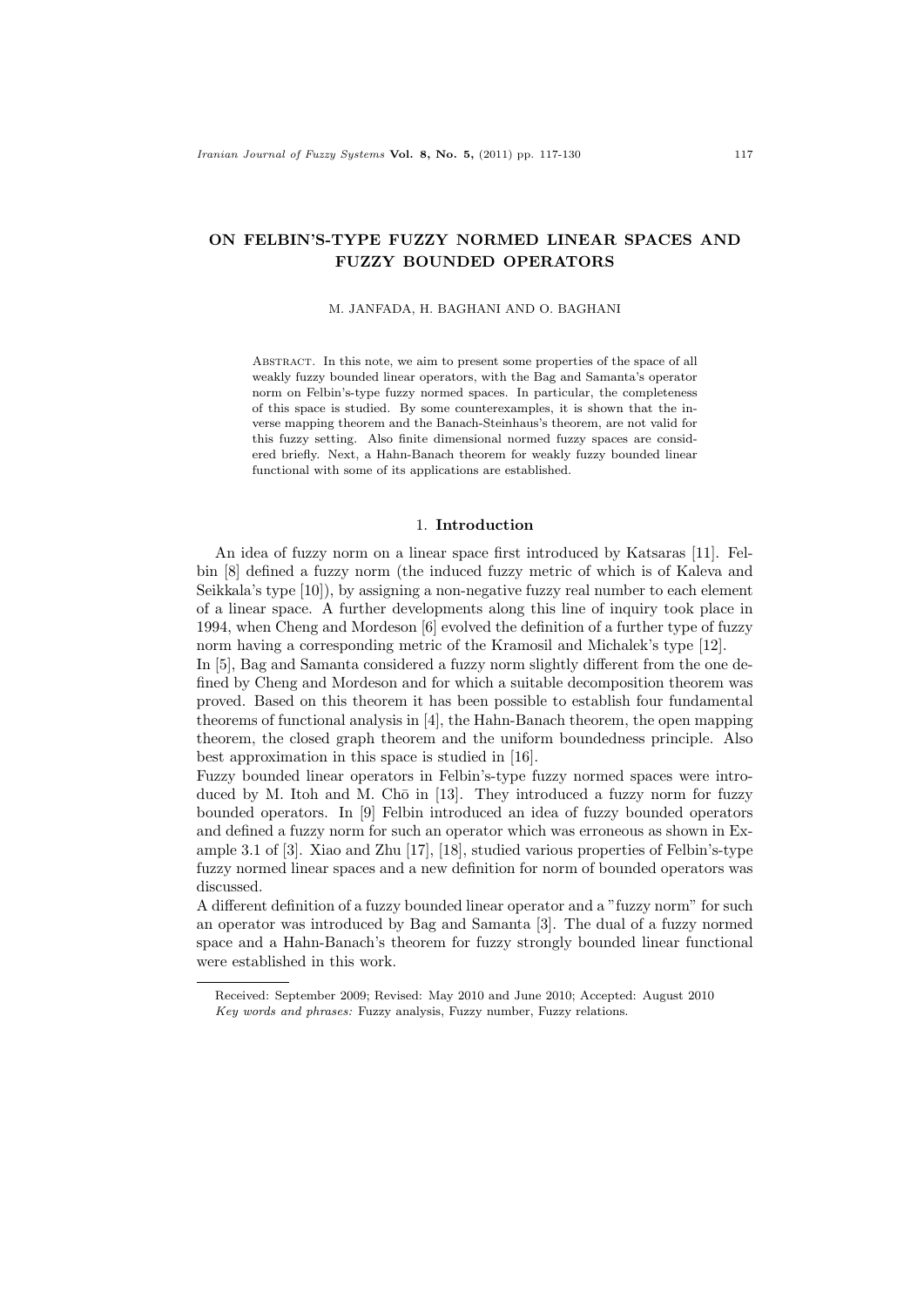A comparative study among several types of fuzzy norms on a linear space defined by various authors, has been made by Bag and Samanta [2]. They classified these norms into two types, one of which is Katsaras's type, and the other is Felbin's type. Also one can see [15] for intuitionistic fuzzy bounded linear operators.

In this paper we consider the recent definition of Bag and Samanta for fuzzy bounded linear operators and its new norm.

In section 2, some preliminaries and essential concepts for the study are stated.

In section 3, first some elementary properties of  $B(X, Y)$ , the space of all weakly bounded linear operators with this new norm, are stated and proved. Then by some counterexamples, it is shown that the uniform boundedness principle, inverse mapping theorem and the Banach-Steinhaus's theorem are not valid in this fuzzy setting. Next a simpler proof for characterization of finite dimensional fuzzy normed linear space is established.

In section 4, a Hahn-Banach's theorem for fuzzy weakly bounded operators is considered and some of its results are stated.

### 2. Preliminaries

According to Mizumoto and Tanaka [14], a fuzzy number is a mapping  $x : \mathbb{R} \to$  $[0, 1]$  over the set  $\mathbb R$  of all reals.

x is called convex if  $x(t) \ge \min(x(s), x(r))$  where  $s \le t \le r$ .

If there exists a  $t_0 \in \mathbb{R}$  such that  $x(t_0) = 1$ , then x is called normal. For  $0 < \alpha \leq 1$ ,  $\alpha$ -level set of an upper semicontinuous convex normal fuzzy set x of R (denoted by  $[\eta]_{\alpha}$ ) is a closed interval  $[a_{\alpha}, b_{\alpha}]$ , where  $a_{\alpha} = -\infty$  and  $b_{\alpha} = +\infty$  are admissible. When  $a_{\alpha} = -\infty$ , for instance, then  $[a_{\alpha}, b_{\alpha}]$  means the interval  $(-\infty, b_{\alpha}]$ . Similar is the case when  $b_{\alpha} = +\infty$ .

x is called non-negative if for all  $t < 0$ ,  $x(t) = 0$ . Kaleva and Seikkala [10] (Felbin [8]) denoted the set of all convex, normal, upper semi-continuous fuzzy real numbers by  $E(R(I))$  and the set of all non-negative, convex, normal, upper semi-continuous fuzzy real numbers by  $G(R^*(I)).$ 

As  $\alpha$ -level sets of a convex fuzzy number is an interval, there is a debate in the nomenclature of fuzzy numbers/fuzzy real numbers. In [7], Dubois and Prade suggested to call this as fuzzy interval. They developed a different notion of a fuzzy real number by considering it as a fuzzy element of the real line, each  $\alpha$ -cut of this number is an interval real numbers. From now on "fuzzy real numbers" are renamed as "fuzzy intervals". While refereing to previous results involving fuzzy real number, the term fuzzy interval is written within brackets after fuzzy real number to avoid any confusion; otherwise the new nomenclature i.e. fuzzy interval is used.

In this paper we consider the concept of fuzzy real numbers (fuzzy intervals) in the sense of Xiao and Zhu [17] which is defined below:

A mapping  $\eta : \mathbb{R} \to [0, 1]$ , whose  $\alpha$ -level set is denoted by  $[\eta]_{\alpha} := \{t : \eta(t) \geq \alpha\}$ , is called a fuzzy real number (or fuzzy interval) if it satisfies two axioms:

 $(N_1)$  There exists  $t_0 \in \mathbb{R}$  such that  $\eta(t_0) = 1$ .

 $(N_2)$  For each  $\alpha \in (0,1]$ ;  $[\eta]_{\alpha} = [\eta_{\alpha}^1, \eta_{\alpha}^2]$ , where  $-\infty < \eta_{\alpha}^1 \leq \eta_{\alpha}^2 < +\infty$ .

The set of all fuzzy real numbers (fuzzy intervals) is denoted by  $\mathcal{F}$ . For each  $r \in \mathbb{R}$ ,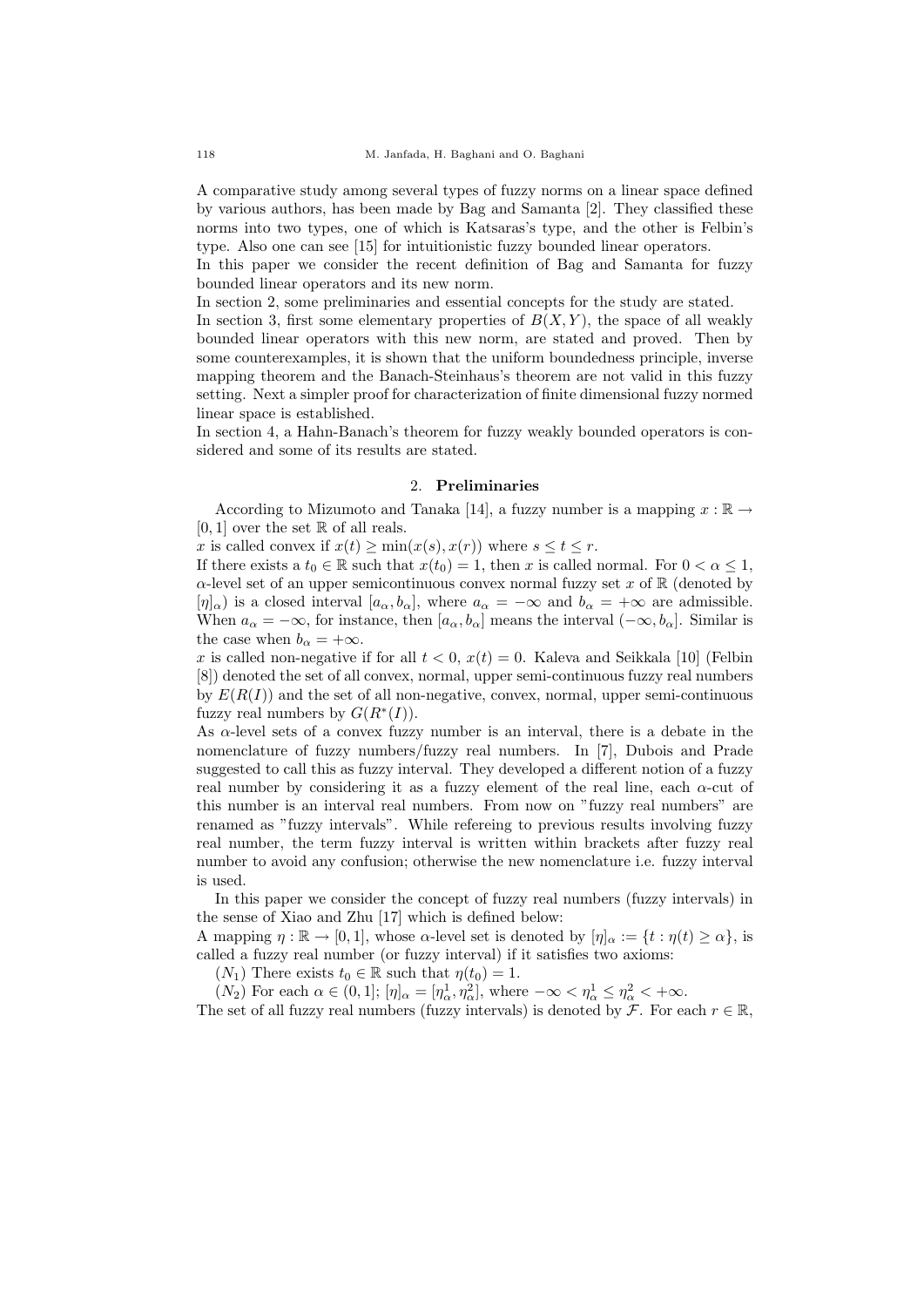let  $\overline{r} \in \mathcal{F}$  be defined by  $\overline{r}(t) = 1$ , if  $t = r$  and  $\overline{r}(t) = 0$ , if  $t \neq r$ , so  $\overline{r}$  is a fuzzy interval and  $\mathbb R$  can be embedded in  $\mathcal F$ .

Let  $\eta \in \mathcal{F}$ ,  $\eta$  is called positive fuzzy real number if for all  $t < 0$ ,  $\eta(t) = 0$ . The set of all positive fuzzy real numbers (fuzzy interval) is denoted by  $\mathcal{F}^+$ .

A partial order  $\leq$  in F is defined as follows,  $\eta \leq \delta$  if and only if for all  $\alpha \in (0,1],$  $\eta_{\alpha}^1 \leq \delta_{\alpha}^1$  and  $\eta_{\alpha}^2 \leq \delta_{\alpha}^2$  where,  $[\eta_{\alpha}^1 = [\eta_{\alpha}^1, \eta_{\alpha}^2]$  and  $[\delta]_{\alpha} = [\delta_{\alpha}^1, \delta_{\alpha}^2]$ . The strict inequality in F is defined by  $\eta \prec \delta$  if and only if for all  $\alpha \in (0,1]$ ,  $\eta_{\alpha}^1 < \delta_{\alpha}^1$  and  $\eta_{\alpha}^2 < \delta_{\alpha}^2$ .

Kaleva and Seikkala, in [10] proved a sufficient condition for a family of intervals to represent the  $\alpha$ -level sets of a fuzzy real number. In fact, let  $[a_{\alpha}, b_{\alpha}], 0 < \alpha \leq 1$ , be a given family of nonempty intervals. If:

(i) for all  $0 < \alpha_1 \leq \alpha_2$ ,  $[a_{\alpha_1}, b_{\alpha_1}] \supseteq [a_{\alpha_2}, b_{\alpha_2}]$ .

(ii)  $[\lim_{k\to\infty} a_{\alpha_k}, \lim_{k\to\infty} b_{\alpha_k}] = [a_{\alpha}, b_{\alpha}],$  whenever  $\{\alpha_k\}$  is an increasing sequence in  $(0, 1]$  converging to  $\alpha$ ,

then the family  $[a_{\alpha}, b_{\alpha}]$  represents the  $\alpha$ -level sets of a fuzzy real number (fuzzy interval). Conversely, if  $[a_{\alpha}, b_{\alpha}], 0 < \alpha \leq 1$ , are the  $\alpha$ -level sets of a fuzzy number then the condition (i) and (ii) are satisfied.

According to Mizumoto and Tanaka [14], the arithmetic operations  $\oplus$ ,  $\ominus$ ,  $\odot$  on  $\mathcal{F} \times \mathcal{F}$  are defined by

$$
(x \oplus y)(t) = \sup_{s \in R} \min\{x(s), y(t-s)\}, t \in \mathbb{R},
$$
  
\n
$$
(x \ominus y)(t) = \sup_{s \in R} \min\{x(s), y(s-t)\}, t \in \mathbb{R},
$$
  
\n
$$
(x \odot y)(t) = \sup_{0 \neq s \in R} \min\{x(s), y(\frac{t}{s})\}, t \in \mathbb{R}.
$$

We also consider an operation  $\oslash$  on  $\eta \in \mathcal{F}$  and  $\delta(\succ 0) \in \mathcal{F}^+$  as follows  $(\eta \oslash \delta)(t) = \sup_{s \in B} \min{\{\eta(st), \delta(s)\}, t \in \mathbb{R}.}$ 

As in [8] we know that, for  $\eta, \delta \in \mathcal{F}$ , if  $[\eta]_{\alpha} = [\eta_{\alpha}^1, \eta_{\alpha}^2]$ ,  $[\delta]_{\alpha} = [\delta_{\alpha}^1, \delta_{\alpha}^2]$ ,  $\alpha \in (0, 1]$ , then

$$
[\eta \oplus \delta]_{\alpha} = [\eta_{\alpha}^1 + \delta_{\alpha}^1, \eta_{\alpha}^2 + \delta_{\alpha}^2],
$$
  

$$
[\eta \ominus \delta]_{\alpha} = [\eta_{\alpha}^1 - \delta_{\alpha}^2, \eta_{\alpha}^2 - \delta_{\alpha}^1],
$$

furthermore if  $\eta$ ,  $\delta \in \mathcal{F}^+$ , then  $[\eta \odot \delta]_{\alpha} = [\eta_{\alpha}^1 \cdot \delta_{\alpha}^1, \eta_{\alpha}^2 \cdot \delta_{\alpha}^2]$ , and when  $\delta \succ \overline{0}$ ,  $[\overline{1} \oslash \delta]_{\alpha} = \left[\frac{1}{\delta_{\alpha}^2}, \frac{1}{\delta_{\alpha}^1}\right]$ .

Now one can see that for  $\delta \succ 0$  and  $\eta \in \mathcal{F}^+$ ,

$$
[\eta \oslash \delta]_{\alpha} = [\frac{\eta_{\alpha}^{1}}{\delta_{\alpha}^{2}}, \frac{\eta_{\alpha}^{2}}{\delta_{\alpha}^{1}}].
$$

A definition of fuzzy norm on a linear space was introduced by Felbin [8]. Bag and Samanta [3], changed slightly this definition to define a fuzzy norm on a linear space as given below and as is done in [3].

**Definition 2.1.** [3] Let X be a linear space over R. Suppose  $\|\cdot\|: X \to \mathcal{F}^+$  is a mapping satisfying

(i)  $\|x\| = \overline{0}$  if and only if  $x = 0$ , (ii)  $\| rx \| = |r| \| x \|, x \in X, r \in \mathbb{R},$ (iii) for all  $x, y \in X$ ,  $||x + y|| \preceq ||x|| \oplus ||y||$ and  $(A')$ :  $x \neq 0 \Rightarrow || x || (t) = 0, \forall t \leq 0.$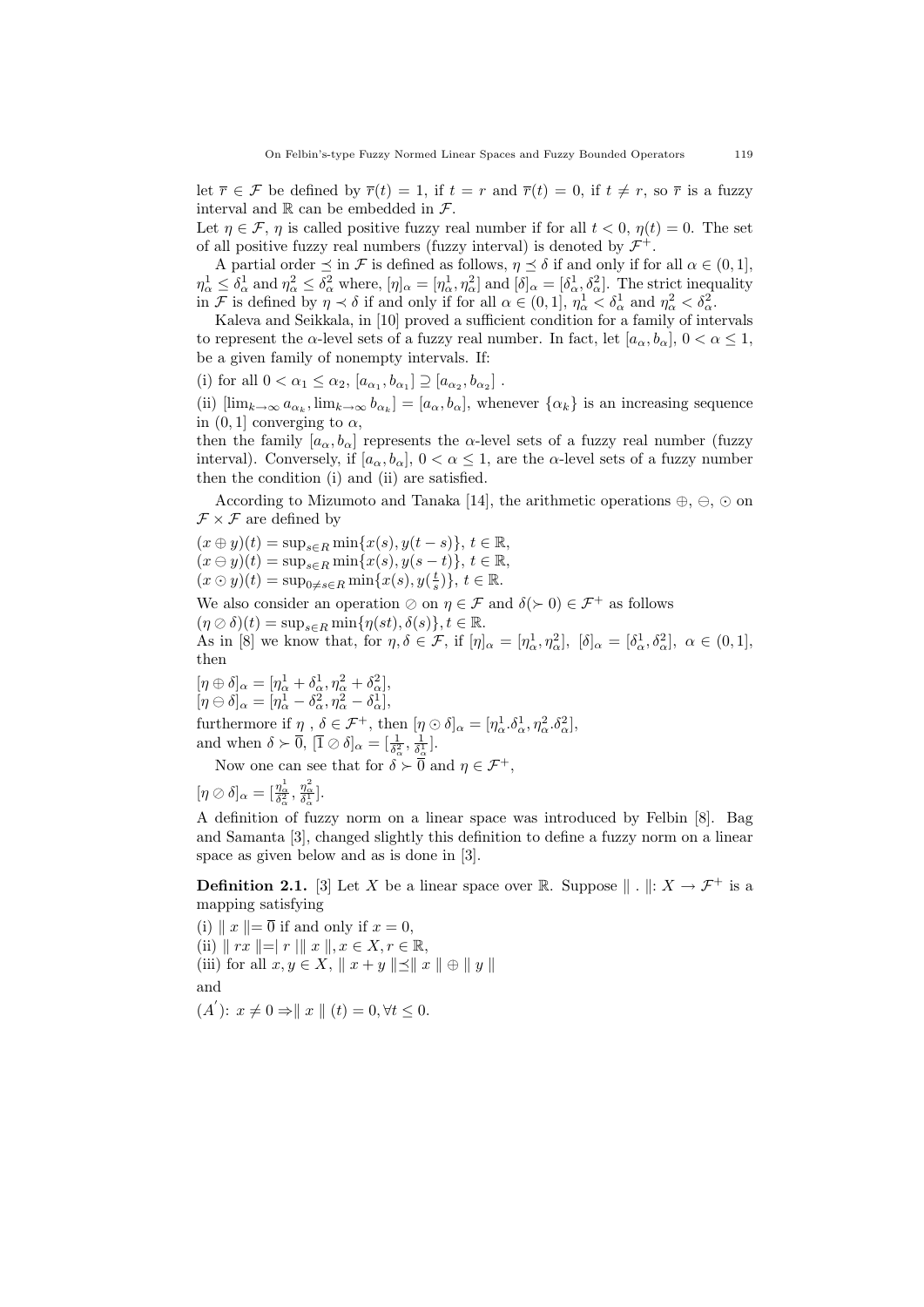$(X, \| \cdot \|)$  is called a fuzzy normed linear space and  $\| \cdot \|$  is called a fuzzy norm on X.

In the rest of this paper we use the previous definition of fuzzy norm. We note that

(i) condition  $(\hat{A})$  in Definition 2.1 is equivalent to the condition

 $(A'')$ : For all  $x(\neq 0) \in X$  and each  $\alpha \in (0,1], \|x\|_{\alpha}^{1} > 0$ , where  $[\|x\|_{\alpha}^{1} = [\|x\|_{\alpha}^{1}]$ ,  $\parallel x \parallel_{\alpha}^{2} \parallel$  and

(ii)  $\|x\|_{\alpha}^{i}$ ,  $i = 1, 2$ , are crisp norms on X.

Let  $(X, \| \| \|)$  be a fuzzy normed linear space. A sequence  $\{x_n\}$  in X is said to be convergent to  $x \in X$  if and only if for each  $\alpha \in (0,1]$ ,  $\lim_{n \to \infty} ||x_n - x||^2_{\alpha} = 0$ . In this case we write  $\lim_{n\to\infty} x_n = x$ . Also a sequence  $\{x_n\}$  is called a Cauchy sequence if for each  $\alpha \in (0, 1]$ ,  $\lim_{n,m \to \infty} ||x_n - x_m||^2_{\alpha} = 0$ . A fuzzy normed linear space  $(X, \| \cdot \|)$  is said to be complete if every Cauchy sequence in X converges in  $X$  (see [8] or [17]).

**Proposition 2.2.** [1] Let  $\{[a_{\alpha}, b_{\alpha}] : \alpha \in (0,1]\}$ , be a family of nested bounded closed intervals and  $\eta : \mathbb{R} \to [0,1]$  be a function defined by  $\eta(t) = \bigvee \{\alpha \in (0,1] : t \in$  $[a_{\alpha}, b_{\alpha}]$ . Then  $\eta$  is a fuzzy real number (fuzzy interval).

The fuzzy real number (fuzzy interval)  $\eta$  which is constructed in Proposition 2.2 is called the fuzzy real number (fuzzy interval) generated by the family of nested bounded closed intervals  $\{[a_{\alpha}, b_{\alpha}] : \alpha \in (0,1]\}.$  In this case, for  $\beta < \alpha$ ,  $[\eta]_{\alpha} = [\eta_{\alpha}^1, \eta_{\alpha}^2] \subseteq [a_{\beta}, b_{\beta}]$  (see [1]). Now if  $\beta > \alpha$ , then  $[a_{\beta}, b_{\beta}] \subseteq [\eta_{\alpha}^1, \eta_{\alpha}^2]$ . In fact for  $t \in [a_{\beta}, b_{\beta}]$ ,  $\eta(t) = \bigvee \{\gamma \in (0, 1] :$ 

 $t \in [a_{\gamma}, b_{\gamma}] \geq \beta > \alpha$ , which implies that  $t \in [\eta_{\alpha}^1, \eta_{\alpha}^2]$ .

**Proposition 2.3.** [1] If  $\eta_i$ ,  $i = 1, 2$ , are the fuzzy real numbers (fuzzy intervals) generated by the family of nested bounded closed intervals  $\{[a^i_\alpha, b^i_\alpha] : \alpha \in (0,1]\},$  $i = 1, 2, \text{ and for each } \alpha \in (0, 1], \ a^1_{\alpha} \leq a^2_{\alpha}, b^1_{\alpha} \leq b^2_{\alpha}, \text{ then } \eta_1 \preceq \eta_2.$ 

From [3] we know that if  $\eta$  is a fuzzy real number (fuzzy interval) with  $[\eta]_{\alpha} =$  $[\eta_{\alpha}^1, \eta_{\alpha}^2]$ , and  $\eta^*$  is the fuzzy number (fuzzy interval) generated by the family of nested bounded closed intervals  $[\eta_\alpha^1, \eta_\alpha^2]$ ,  $0 < \alpha \le 1$ , then  $\eta = \eta^*$ .

Let  $(X, \| \| \cdot \|)$  and  $(Y, \| \| \cdot \|^{\infty})$  be two fuzzy normed linear spaces. A function  $T: X \to Y$  is said to be weakly fuzzy continuous at  $x_0 \in X$  if for a given  $\epsilon >$  $0, \exists \delta \in \mathcal{F}^+, \delta \succ 0$ , such that

$$
\|Tx - Tx_0\|_{\alpha}^{\alpha 1} < \epsilon \text{ whenever } \|x - x_0\|_{\alpha}^2 < \delta_{\alpha}^2,
$$
  

$$
\|Tx - Tx_0\|_{\alpha}^{\alpha 2} < \epsilon \text{ whenever } \|x - x_0\|_{\alpha}^1 < \delta_{\alpha}^1,
$$

where for  $\alpha \in (0, 1], [\delta]_{\alpha} = [\delta_{\alpha}^1, \delta_{\alpha}^2].$ 

Also a linear mapping  $T : X \to Y$  is called weakly fuzzy bounded if there exists a fuzzy interval  $\eta \in \mathcal{F}^+, \eta \succ 0$ , such that for each  $x (\neq 0) \in X$ ,  $\Vert Tx \Vert^{\sim} \oslash \Vert x \Vert \leq \eta$ . In this case the set of all weakly fuzzy bounded operators defined from  $X$  to  $Y$  is denoted by  $B(X, Y)$  (see [3]). In the sequel, we simply apply "fuzzy continuous" and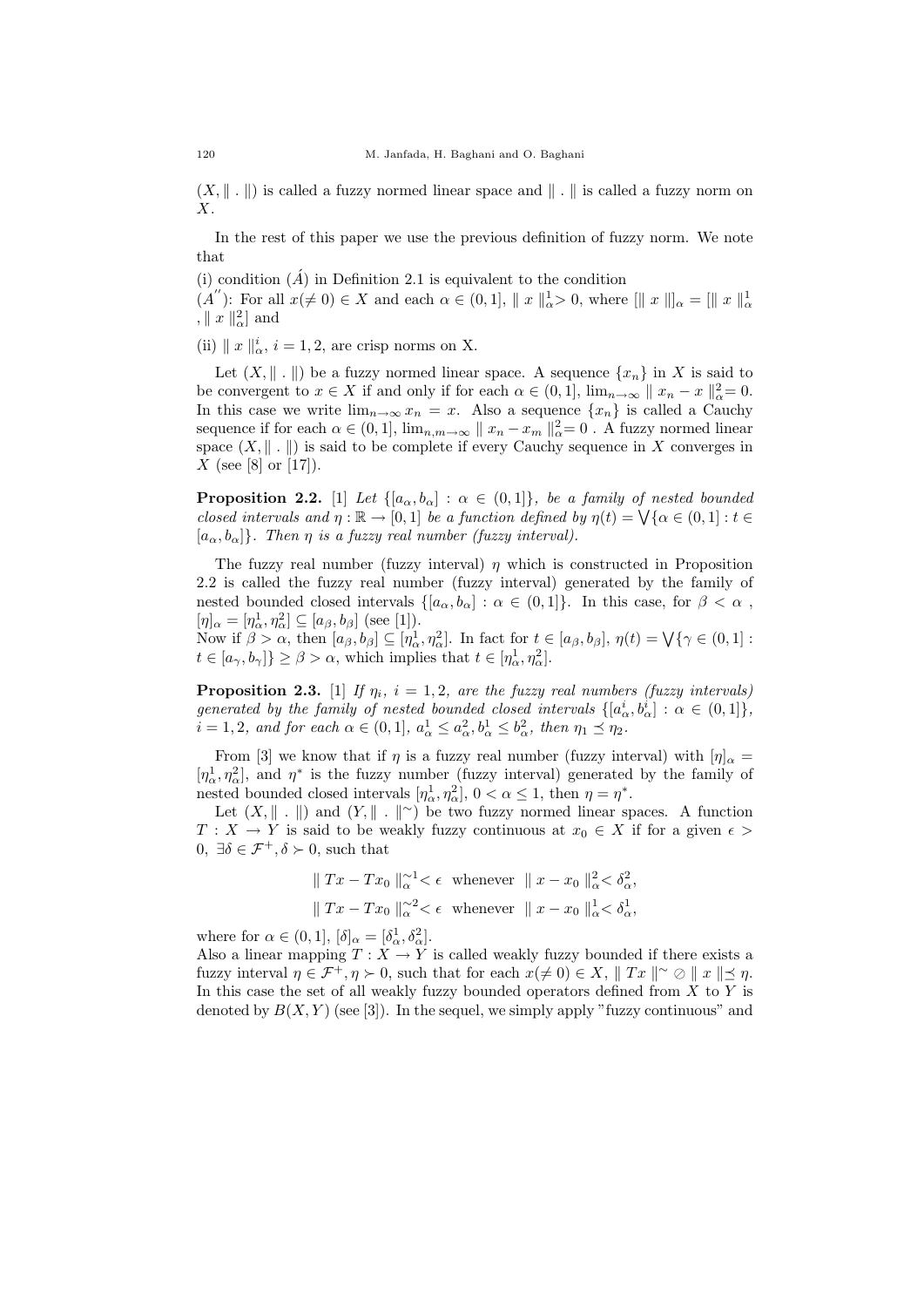"fuzzy bounded" instead of "weakly fuzzy continuous" and "weakly fuzzy bounded", respectively.

From [3] we know that a linear mapping  $T : X \to Y$  is fuzzy continuous if and only if it is fuzzy bounded. Also the set  $B(X, Y)$  is a linear space with respect to usual operations.

The following result of Bag and Samanta [3] is essential in this paper. Let  $(X, \| \| \cdot \|)$  and  $(Y, \| \| \cdot \|^{\infty})$  be two fuzzy normed linear spaces and  $T \in B(X, Y)$ . By definition  $\exists \eta \in \mathcal{F}^+, \eta \succ 0$ , such that for all  $x(\neq 0) \in X$ ,

$$
\parallel Tx \parallel^{\sim} \oslash \parallel x \parallel \leq \eta.
$$

If  $[\eta]_{\alpha} = [\eta_{\alpha}^1, \eta_{\alpha}^2], 0 < \alpha \le 1$ , we get

$$
\parallel Tx \parallel_{\alpha}^{\sim 1} \leq \eta_{\alpha}^{1}.\parallel x \parallel_{\alpha}^{2} \text{ and } \parallel Tx \parallel_{\alpha}^{\sim 2} \leq \eta_{\alpha}^{2}.\parallel x \parallel_{\alpha}^{1}.
$$

Define

$$
\| T \|_{\alpha}^{*1} = \sup_{0 \neq x \in X} \{ \frac{\| Tx \|_{\alpha}^{>1}}{\| x \|_{\alpha}^{2}} \} \leq (\eta_{\alpha}^{1}),
$$

and

$$
||T||_{\alpha}^{*2} = \sup_{0 \neq x \in X} \{ \frac{||Tx||_{\alpha}^{22}}{||x||_{\alpha}^{1}} \} \leq (\eta_{\alpha}^{2}).
$$

Then  $\{\|\cdot\|_{\alpha}^{*2}:\alpha\in(0,1]\}\$  and  $\{\|\cdot\|_{\alpha}^{*1}:\alpha\in(0,1]\}\$  are descending and ascending family of norms, respectively. Thus  $\{ \| T \|_{\alpha}^{*1}, \| T \|_{\alpha}^{*2} \} : \alpha \in (0,1] \}$  is a family of nested bounded closed intervals in  $\mathbb{R}$ . Define the function  $|| T ||^* : \mathbb{R} \to [0, 1]$  by

$$
\| T \|^{*} (t) = \bigvee \{ \alpha \in (0,1] : t \in [\| T \|^{*1}_{\alpha}, \| T \|^{*2}_{\alpha} ] \}.
$$

 $||T||^*$  is called the fuzzy norm of T.  $(B(X, Y), ||.||^*)$  is a fuzzy normed space.

## 3. Some Properties of  $B(X, Y)$

In this section, first we present some properties of the space  $(B(X, Y), \|.\|^*)$ . Then using the recent results of Bag and Samanta, some consequences of fuzzy linear spaces analogous to the ordinary normed spaces are established. Despite our expectation, the fuzzy version of some well-known theorems in functional analysis, such as uniform boundedness principle, inverse mapping theorem and the Banach-Stienhaus's theorem is not valid in this fuzzy setting. These will be shown with some counterexamples. Next, finite dimensional normed spaces are considered. The concept of equivalent norms is defined and it is proved that every two fuzzy norms on a finite dimensional vector space are equivalent.

First we prove a memorable result for  $B(X, Y)$ , which has a famous analogous in functional analysis. A similar result on  $B(X, \mathbb{C})$  is proved in [3] Theorem 6.2.

**Theorem 3.1.** Let  $(X, \| \| \cdot \|)$  be a fuzzy normed space and  $(Y, \| \| \cdot \|^{\infty})$  be a complete fuzzy normed space, then  $(B(X, Y), \| \cdot \|^{*})$  is a complete fuzzy normed linear space.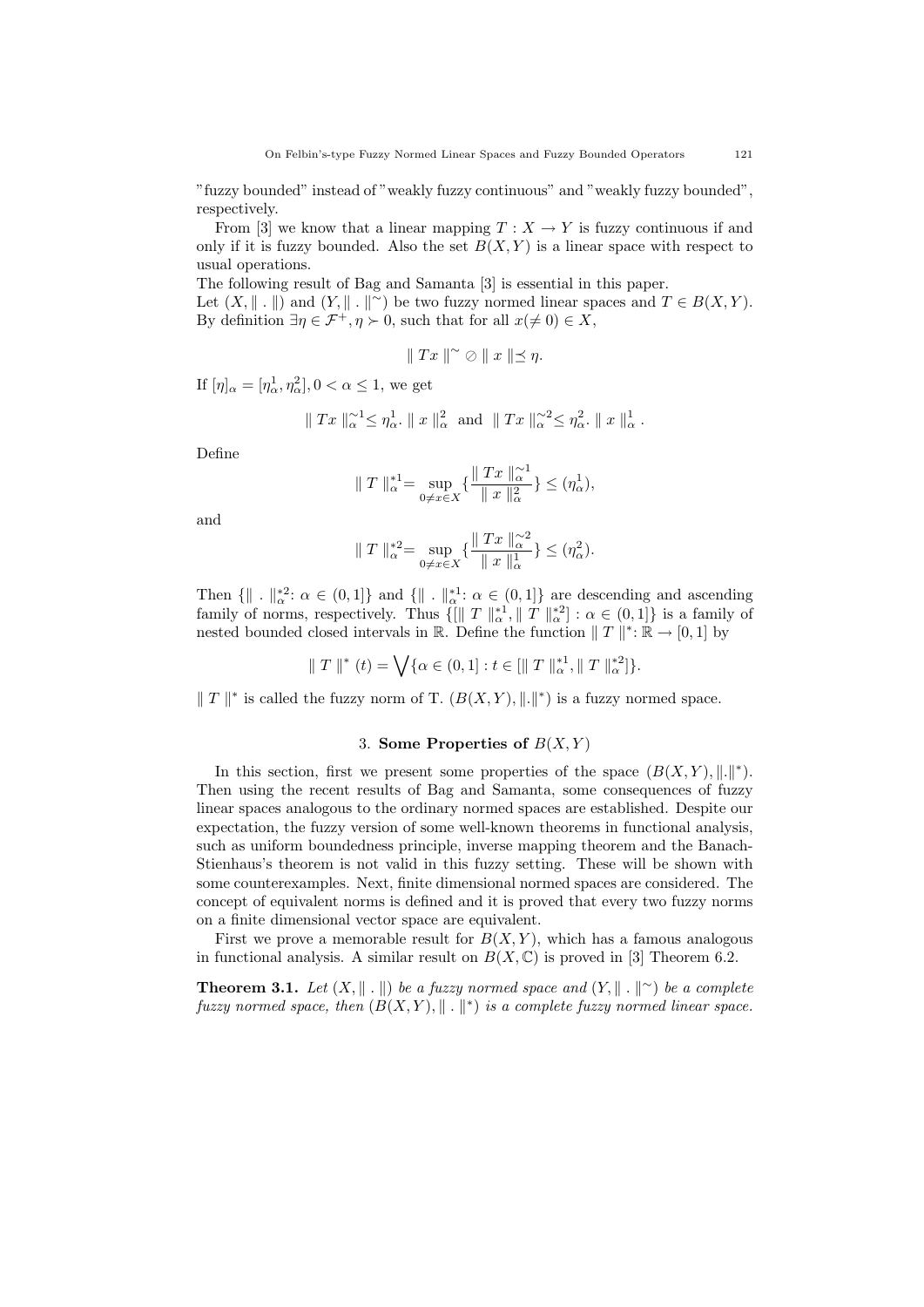*Proof.* Let  $\{T_n\}$  be a Cauchy sequence in  $(B(X, Y), \| \cdot \|^*)$ . So for all  $\alpha \in (0, 1]$ ,

$$
\lim_{n,m \to \infty} \|T_n - T_m\|_{\alpha}^{*1} = \lim_{n,m \to \infty} \|T_n - T_m\|_{\alpha}^{*2} = 0.
$$

From  $\lim_{n,m\to\infty}$   $||T_n - T_m||_{\alpha}^{*1} = 0$  we have

$$
\lim_{m,n \to \infty} \sup_{0 \neq x \in X} \frac{\| T_n(x) - T_m(x) \|_{\alpha}^{\sim 1}}{\| x \|_{\alpha}^2} = 0,
$$

which implies that for each  $\alpha \in (0,1]$  and  $x \in X$ ,

$$
\lim_{n,m \to \infty} \| T_n(x) - T_m(x) \|_{\alpha}^{2} = \lim_{n,m \to \infty} \| T_n(x) - T_m(x) \|_{\alpha}^{2} = 0.
$$

From the fact that Y is a complete fuzzy normed space, for some  $y_x$ ,  $\lim_{n\to\infty}T_n(x)$  $y_x$  exists in Y.

Let for each  $x \in X$ ,  $\lim_{n\to\infty} T_n(x) = T(x)$ . Trivially T is linear. Now for every  $\alpha \in (0,1],$ 

$$
\left|\left\|\right.T_n\right\|_{\alpha}^{*1} - \left\|\left.T_m\right\|_{\alpha}^{*1}\right| \leq \left\|\left.T_n - T_m\right\|_{\alpha}^{*1} \to 0 \text{ as } n,m \to \infty.
$$

This implies that for all  $\alpha \in (0, 1]$ ,

$$
\left|\left|\right|T_n\right|_{\alpha}^{*1} - \left|\left|T_m\right|\right|_{\alpha}^{*1} \left|\to 0\right| \text{ as } n,m \to \infty.
$$

Thus for each  $\alpha \in (0,1], \{||T_n||_{\alpha}^{*1}\}\$ is a Cauchy sequence of non-negative real number and so is convergent. Let for all  $\alpha \in (0,1]$ ,  $\lim_{n\to\infty} ||T_n||_{\alpha}^{*1} = a_{\alpha}$ .

Similarly  $\{ \| T_n \|_{\alpha}^{*2} \}$  is a Cauchy sequence of non-negative real number for each  $\alpha \in (0,1],$  so is convergent. Put  $\lim_{n\to\infty} ||T_n||_{\alpha}^{*2} = b_{\alpha}, \ \alpha \in (0,1].$  One can easily verify that  $\{[a_{\alpha}, b_{\alpha}] : \alpha \in (0,1]\}$  is a family of nested bounded closed interval of real numbers. Hence by Proposition 2.2, it generates a fuzzy real number, say  $\eta$ . Now from

$$
\|T(x)\|_{\alpha}^{\infty} = \lim_{n \to \infty} \|T_n(x)\|_{\alpha}^{\infty} \le \lim_{n \to \infty} (\|T_n\|_{\alpha}^{*1} \cdot \|x\|_{\alpha}^{2}) = a_{\alpha} \cdot \|x\|_{\alpha}^{2},
$$

we have

$$
\frac{\|T(x)\|_{\alpha}^{\infty 1}}{\|x\|_{\alpha}^2} \le a_{\alpha}, \ \forall x (\ne 0) \in X, \ \forall \alpha \in (0,1].
$$
 (1)

Similarly

$$
\frac{\|T(x)\|_{\alpha}^{\alpha 2}}{\|x\|_{\alpha}^1} \le b_{\alpha}, \ \forall x (\ne 0) \in X, \ \forall \alpha \in (0,1]. \tag{2}
$$

Using Proposition 2.2 and 2.3, we know  $\{\left[\frac{||T(x)||_{\alpha}^{2}}{||x||_{\alpha}^{2}}, \frac{||T(x)||_{\alpha}^{2}}{||x||_{\alpha}^{1}}\right] : \alpha \in (0, 1]\}$  generates the fuzzy interval  $\|T(x)\| \leq \infty$   $\|x\| \leq \eta, \forall x \neq 0$   $\in X$ . This implies that  $T \in$  $B(X, Y)$ .

We claim that  $||T_n - T||^* \to 0$  as  $n \to \infty$ . For a given  $\epsilon > 0$ , and each  $\alpha \in (0, 1]$ , there exists positive integer  $N(\epsilon, \alpha)$  such that for all  $n, m > N(\epsilon, \alpha)$ ,

$$
\|T_n-T_m\|_{\alpha}^{*1}<\epsilon.
$$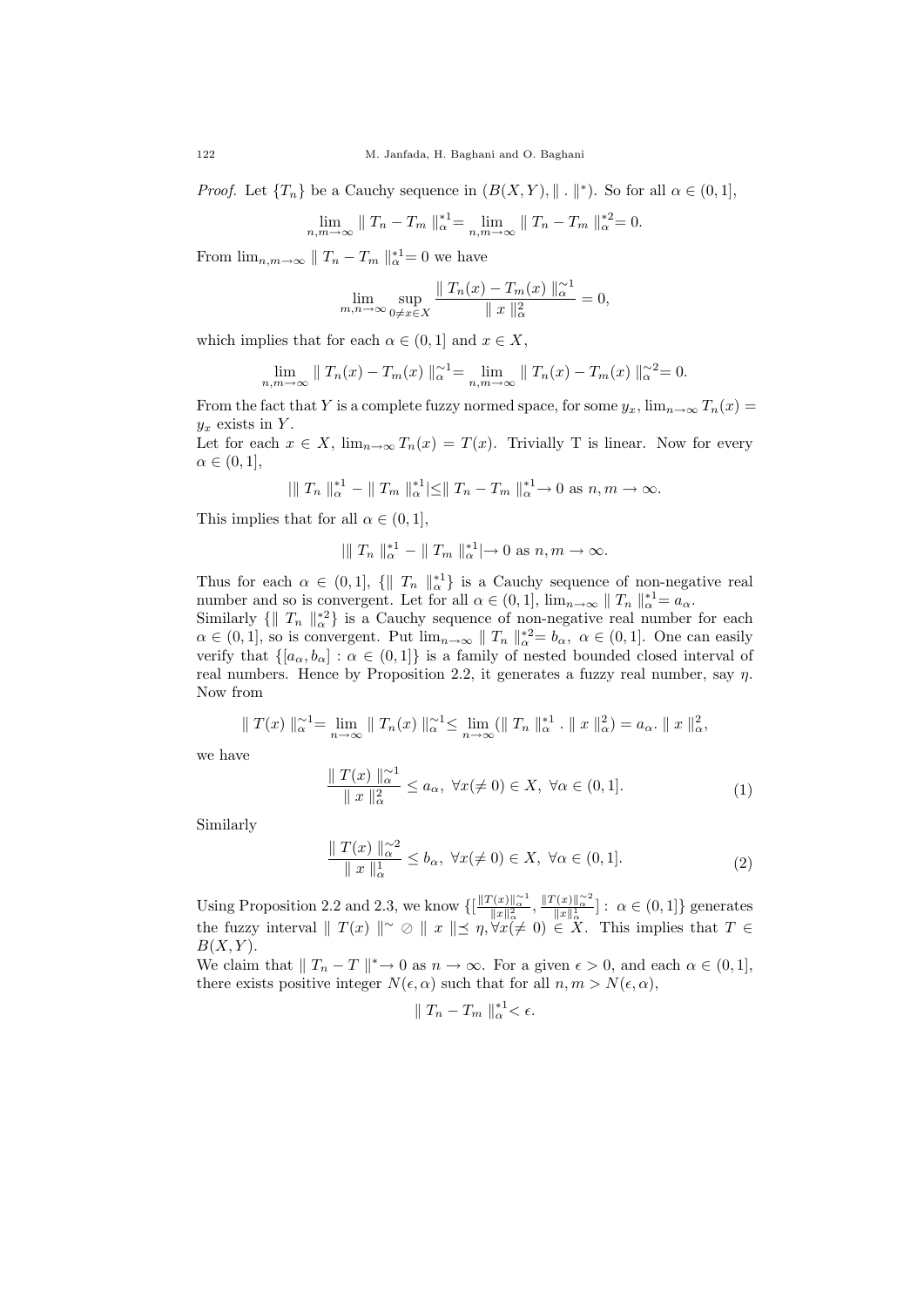Thus for any  $\alpha \in (0,1]$  and  $n, m \geq N(\epsilon, \alpha)$ ,

$$
|| T_n(x) - T_m(x) ||_{\alpha}^{*1} \le || T_n - T_m ||_{\alpha}^{*1} . || x ||_{\alpha}^{2} \le \epsilon.
$$
  $|| x ||_{\alpha}^{2} .$ 

So when  $m \to \infty$ , for every  $\alpha \in (0, 1]$  and  $n \geq N(\epsilon, \alpha)$ , we have

$$
\|T_n(x) - T(x)\|_{\alpha}^{*1} \leq \epsilon. \|x\|_{\alpha}^2,
$$

which implies that

$$
\bigvee_{0 \neq x \in X} \{ \frac{\|T_n(x) - T(x) \|_{\alpha}^*}{\|x\|_{\alpha}^2} \} \leq \epsilon, \forall n \geq N(\epsilon, \alpha).
$$

Hence for  $n \geq N(\epsilon, \alpha)$  and  $\alpha \in (0, 1],$ 

$$
\|T_n - T\|_{\alpha}^{*1} \leq \epsilon,
$$

i.e. as  $n \to \infty$  and  $\alpha \in (0, 1]$ 

$$
\parallel T_n-T\parallel_{\alpha}^{*1}\to 0.
$$

Similarly we have  $||T_n - T||_{\alpha}^{*2} \to 0$  as  $n \to \infty$  and  $\alpha \in (0, 1]$ . This follows that  $\|T_n-T\|^{*}\to 0$  as  $n\to\infty$ , which implies that  $(B(X,Y),\|\cdot\|^{*})$  is a complete fuzzy normed space.  $\Box$ 

In spite of our expectation the following example shows that for  $S, T \in B(X)$ , none of the relations  $||SoT||^* \leq ||S||^* \odot ||T||^*$ ,  $||SoT||^* \odot ||S||^* \leq ||T||^*$  and  $||SoT||^* \oslash$  $||T||^* \preceq ||S||^*$ , are valid.

**Example 3.2.** Let  $(X, \| \| \|)$  be an arbitrary Banach space, define

$$
\| |x\| |(t) = \begin{cases} \frac{\|x\|}{t}, & t \ge \|x\|, \\ 0, & \text{otherwise.} \end{cases}
$$

So for every  $\alpha \in (0,1]$ ,  $[|||x|||]_{\alpha} = [||x||, \frac{||x||}{\alpha}]$  $\frac{x_{\parallel}}{\alpha}$ . Now let  $S = T = I$ . Trivially, for any  $\alpha \in (0,1],$ 

$$
||I||_{\alpha}^{*1} = \sup_{0 \neq x \in X} \frac{||x||}{||x||/\alpha} = \alpha \text{ and } ||I||_{\alpha}^{*2} = \sup_{0 \neq x \in X} \frac{||x||/\alpha}{||x||} = \frac{1}{\alpha}.
$$

Suppose  $\delta$  is the fuzzy real number generated by  $\{[\alpha, \frac{1}{\alpha}] : \alpha \in (0, 1]\}$ . So

$$
||SoT||^* = ||S||^* = ||T||^* = \delta.
$$

On the other hand,  $[\delta \odot \delta]_{\alpha} = [\alpha^2, \frac{1}{\alpha^2}]$ , and  $[\delta \oslash \delta]_{\alpha} = [\alpha^2, \frac{1}{\alpha^2}]$ ,  $\alpha \in (0, 1]$ . But non of the relations  $\alpha \leq \alpha^2$  and  $\frac{1}{\alpha^2} \leq \frac{1}{\alpha}$  are valid. This shows that the relations  $\delta \preceq \delta \odot \delta$  and  $\delta \oslash \delta \preceq \delta$  are not correct.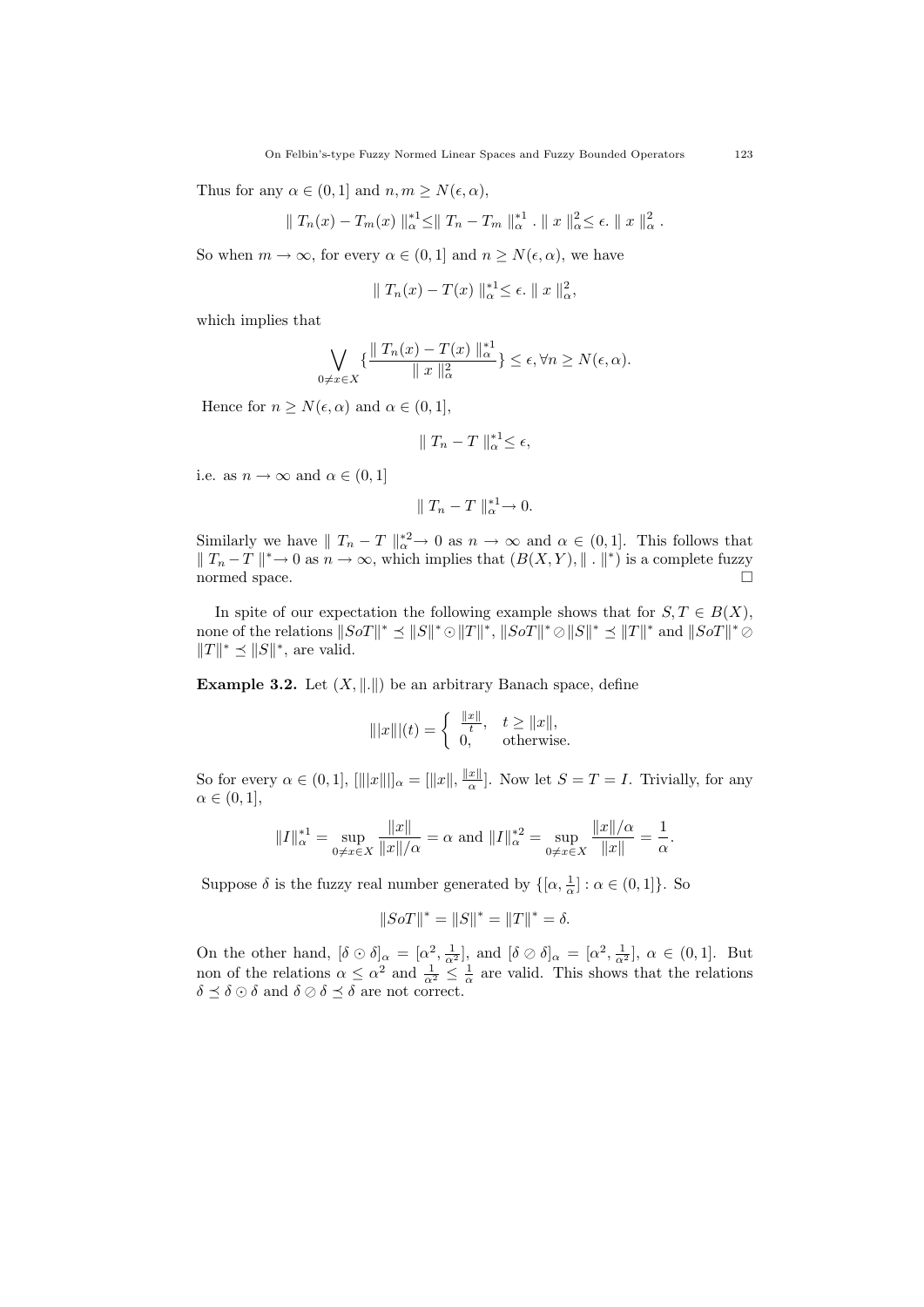Remark 3.3. If we define a fuzzy Banach algebra A, to be a fuzzy Banach space with a multiplication, with the ordinary properties of a product in Banach algebra, and with the property  $||ab|| \oslash ||a|| \preceq ||b||$ ,  $a, b \in A$ , then the previous example shows that  $B(X)$  is not a fuzzy Banach algebra, when X is a fuzzy Banach space. Also if we replace the condition  $||ab|| \otimes ||a|| \preceq ||b||$  with  $||ab|| \preceq ||a|| \odot ||b||$ , then  $B(X)$  does not satisfy this relation.

The following useful theorem provide a sufficient and necessary condition for fuzzy boundedness of an operator.

**Theorem 3.4.** Let  $(X, \|\cdot\|)$  and  $(Y, \|\cdot\|^{\sim})$  be two fuzzy normed spaces. Then  $T \in$  $B(X,Y)$  if and only if for every  $\alpha \in (0,1], T \in B((X, \|\cdot\|_{\alpha}^1), (Y, \|\cdot\|_{\alpha}^{\alpha_2}))$  and  $T \in$  $B((X, \|.\|_{\alpha}^2), (Y, \|.\|_{\alpha}^{\sim 1})).$ 

*Proof.* Without loss of generality T is supposed to be non-null. Let for each  $\alpha \in$  $(0,1], T \in B((X, \|\cdot\|_{\alpha}^{1}), (Y, \|\cdot\|_{\alpha}^{\infty})) \cap B((X, \|\cdot\|_{\alpha}^{2}), (Y, \|\cdot\|_{\alpha}^{\infty})).$  We show that  $T \in$  $B(X,Y)$ . For  $\alpha \in (0,1]$ , there exist  $\delta^2_{\alpha}, \delta^1_{\alpha} > 0$  such that for all  $0 \neq x \in X$ ,

$$
\frac{\|T(x)\|_{\alpha}^{\sim 2}}{\|x\|_{\alpha}^{1}} \leq \delta_{\alpha}^{2}, \text{ and } \frac{\|T(x)\|_{\alpha}^{\sim 1}}{\|x\|_{\alpha}^{2}} \leq \delta_{\alpha}^{1},
$$

since  $T \in B((X, \| \|_{\alpha}^1), (Y, \| \|_{\alpha}^{-2})) \cap B((X, \| \|_{\alpha}^2), (Y, \| \|_{\alpha}^{-1})).$ For each  $\alpha \in (0,1]$ , define

$$
\delta_{\alpha}^{*2} = \inf \{ \delta_{\alpha}^2 : \frac{\|T(x)\|_{\alpha}^{\sim 2}}{\|x\|_{\alpha}^1} \le \delta_{\alpha}^2, \forall x (\neq 0) \in X \},\
$$

and

$$
\delta_{\alpha}^{*1} = \inf \{ \delta_{\alpha}^{1} : \frac{\|T(x)\|_{\alpha}^{\sim 1}}{\|x\|_{\alpha}^{2}} \leq \delta_{\alpha}^{1}, \forall x (\neq 0) \in X \}.
$$

So for all  $0 \neq x \in X$ , by definition of infimum,  $\frac{||T(x)||_{\alpha}^{\infty1}}{||x||_{\alpha}^2} \leq \delta_{\alpha}^{*1}$  and  $\frac{||T(x)||_{\alpha}^{\infty2}}{||x||_{\alpha}^1} \leq \delta_{\alpha}^{*2}$ . We know  $\{[\delta_\alpha^{\ast 1}, \delta_\alpha^{\ast 2}] : \alpha \in (0,1]\}$  is a family of nested bounded closed intervals of real numbers, so using Proposition 2.2, this family generates a positive fuzzy interval,  $\eta \succ 0$ , and by Proposition 2.3,

$$
||T(x)||^{\sim} \oslash ||x|| \preceq \eta.
$$

This means that  $T \in B(X, Y)$ . The converse is trivial.

This theorem has the following useful corollary (see also [3] Theorem4.3) which shows that every linear operator from a finite dimensional fuzzy linear space is fuzzy continuous. For its proof it is enough to use the previous theorem and the ordinary version of this corollary in functional analysis.

Corollary 3.5. Let  $T: X \to Y$  be a linear operator where  $(X, \|\cdot\|)$  and  $(Y, \|\cdot\|^{\infty})$ are fuzzy normed linear spaces. If  $X$  has finite dimension, then  $T$  is fuzzy bounded (so is fuzzy continuous).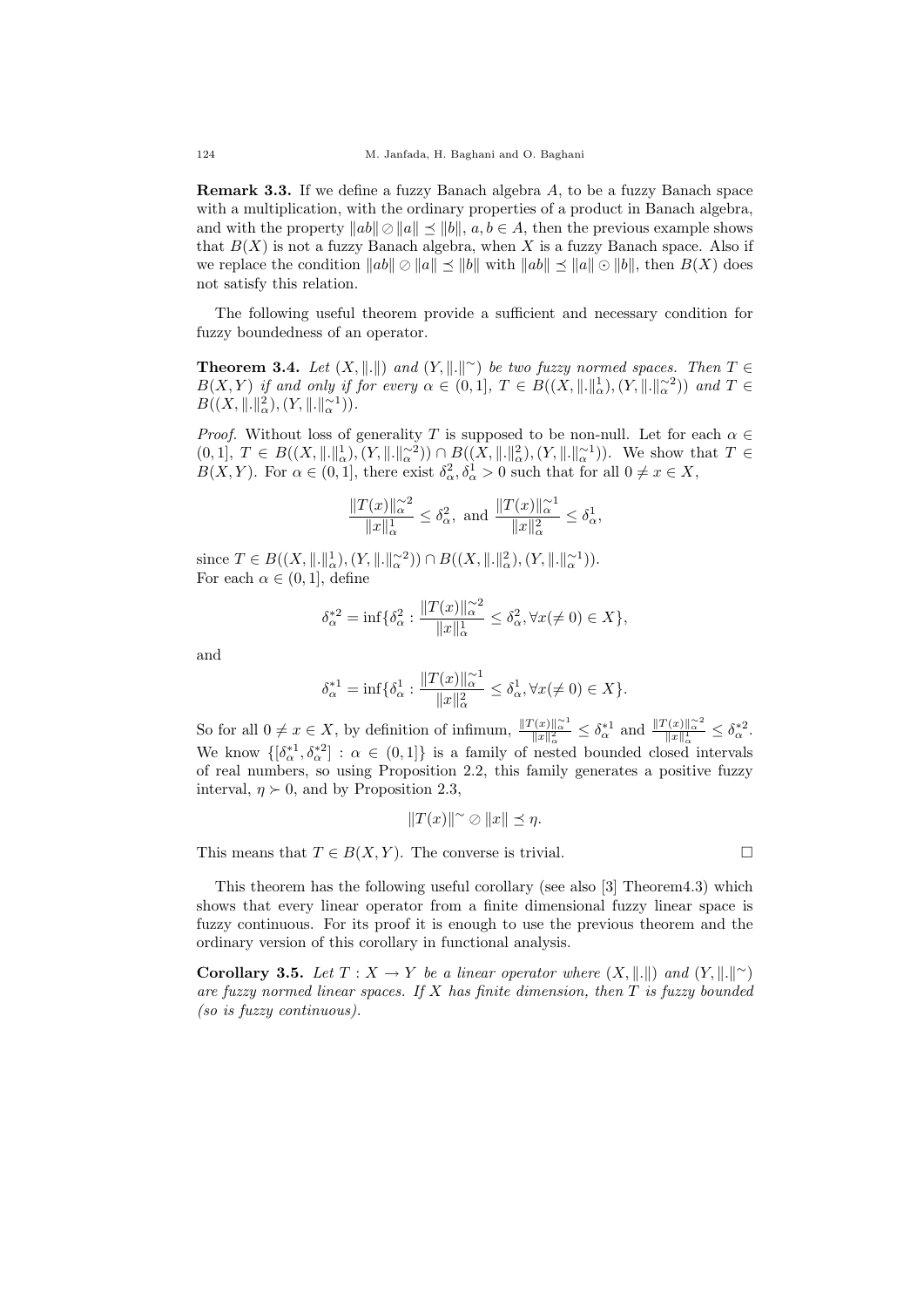In the sequel we present some counterexamples. The first is a counterexample for the uniform boundedness principle in this fuzzy structure. Before stating this example we need the following definition.

**Definition 3.6.** Let  $(X, \| \| \cdot \|)$  and  $(Y, \| \| \cdot \|^{\infty})$  be two fuzzy normed linear spaces. A family  $\{T_n\} \subseteq B(X, Y)$  is called point-wise bounded if for every  $x (\neq 0) \in X$ , there exists fuzzy number  $\delta_x \in \mathcal{F}^+, \delta_x \succ 0$ , such that for all  $n > 0$ ,

$$
\|T_n(x)\|^\sim \oslash \|x\| \preceq \delta_x,
$$

and is said to be uniformly bounded if there exists fuzzy number  $\delta \in \mathcal{F}^+, \delta \succ 0$ , such that for each  $n > 0$  and  $x (\neq 0) \in X$ ,

$$
\|T_n(x)\|^\sim \oslash \|x\| \le \delta.
$$

For a sequence  $\{T_n\}$  of fuzzy bounded operators from a fuzzy Banach space  $X$  to a fuzzy Banach space  $Y$ , it is expected that the point-wise and uniformly boundedness of this sequence are equivalent (a fuzzy version of uniform boundedness principle), but the following example shows that this is not true in general.

**Example 3.7.** Consider  $X = l<sup>1</sup>$ , the set of all real valued sequences whose series is absolutely convergent, we know X with  $\|.\|_1$  is Banach but with  $\|.\|_{\infty}$  is not Banach and  $\|.\|_{\infty} \leq \|.\|_1$ . Now suppose  $\|x\|$  is the fuzzy norm generated by the nested family  $\{[\alpha ||x||_{\infty}, \frac{1}{\alpha} ||x||_1] : \alpha \in (0, 1]\}$  of intervals. Let  $Y = \mathbb{R}$  with the fuzzy norm generated by the family  $\{[[x], [x]] : \alpha \in (0,1]\}.$  One can see that  $(X, \|\cdot\|)$  and  $(Y, |.|)$  are two fuzzy Banach spaces. Define  $T_n: X \to Y$  by

$$
T_n((x_k)_k) = \sum_{k=1}^n x_k.
$$

From Theorem 3.4,  $T_n \in B(X, Y)$ ,  $n \in \mathbb{N}$ . We are going to show that  $\{T_n\}$  is point-wise bounded but is not uniformly bounded. Let  $0 \neq x = (x_k)_{k \in \mathbb{N}} \in X$ . If  $\delta_x$ is the fuzzy number generated by the family  $\{[\alpha, \frac{\|x\|_1}{\alpha\|x\|}]$  $\frac{\|x\|_1}{\alpha \|x\|_{\infty}}$ :  $\alpha \in (0, 1]$ , then for any  $n > 0$ ,

$$
|T_n(x)| \oslash ||x|| \preceq \delta_x.
$$

Now in contrary suppose  $\{T_n\}$  is uniformly bounded, so there exists  $\delta \in \mathcal{F}^+$  such that for each  $0 \neq x \in X$ , and  $n > 0$ ,

$$
|T_n(x)| \oslash ||x|| \preceq \delta.
$$

Thus for every  $\alpha \in (0,1]$  and  $x = (x_k)_{k \in \mathbb{N}}$ , with  $x_1 = ... = x_n = 1$  and  $x_k = 0$ ,  $k >$  $\overline{n}$ ,

$$
\frac{|T_n(x)|_\alpha^2}{\|x\|_\alpha^1} \le \delta_\alpha^2,
$$

this implies that for each  $n \in \mathbb{N}$ ,  $\frac{n}{1} \leq \delta_{\alpha}^2$ . Hence  $\delta_{\alpha}^2 = \infty$ , which contradicts the definition of fuzzy real number.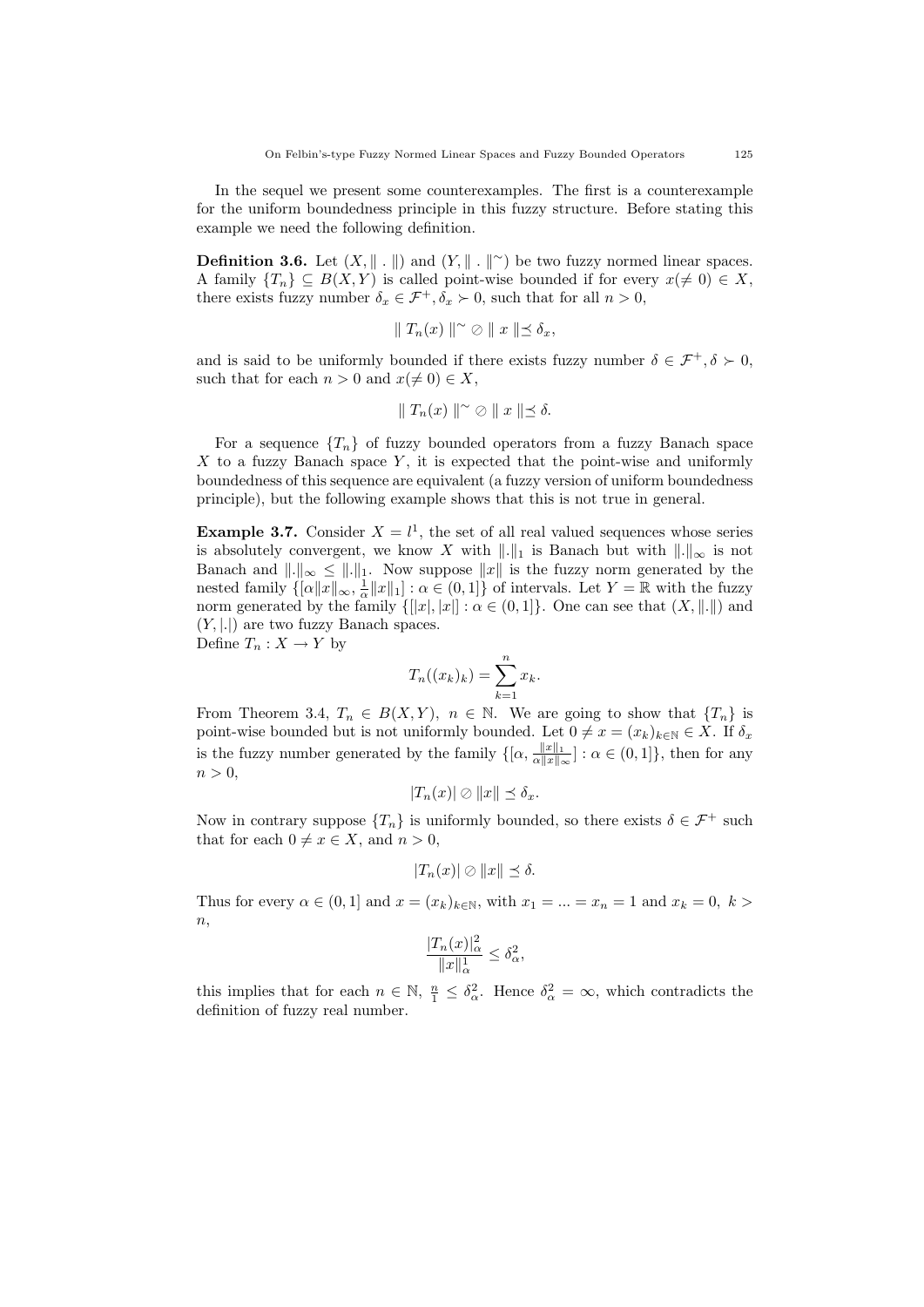From inverse mapping theorem in ordinary case, we know if  $X, Y$  are ordinary Banach spaces and  $T \in B(X, Y)$  is a bijection map, then its inverse belongs to  $B(Y, X)$ . The following example shows that this is not valid in this fuzzy setting.

**Example 3.8.** Suppose  $\|.\|_1$  and  $\|.\|_2$  are two ordinary norm on a vector space X, such that  $(X, \|\cdot\|_1)$  is not Banach space and  $(X, \|\cdot\|_2)$  is Banach space, for which

$$
||x||_1 \le ||x||_2, \ \forall x \in X,
$$

(For example let  $X = C[0, 1]$ , with  $\|.\|_1$  and  $\|.\|_{\infty}$ ). For each x, trivially  $\{\|x\|_1, \frac{\|x\|_2}{\alpha}\}$ :  $\alpha \in (0,1]$ } is a family of nested closed intervals which generates a fuzzy interval  $\|x\|$ . Also consider the fuzzy norm  $\|x\|$ | $\sim$  on X generated by the family  ${[[x]_2, \|x\|_2] : \alpha \in (0,1]}$ . One can see that  $(X, |||.|||)$  and  $(X, |||.|||^\sim)$  are fuzzy Banach spaces. The identity mapping  $I : (X, |||.|||^\sim) \to (X, |||.|||)$  is a fuzzy bounded linear operator, since if  $\delta$  is the fuzzy number generated by the family  $\{[1, \frac{1}{\alpha}] : \alpha \in (0, 1]\},\$ then

$$
|||x||| \oslash |||x|||^\sim \preceq \delta.
$$

Now we show that  $I^{-1}$  is not bounded. Otherwise, so there exists  $\eta \in \mathcal{F}^+$  such that for each  $x \in X$ ,

$$
r(x) := |||x|||^\sim \oslash |||x||| \preceq \eta.
$$

It means that for each  $\alpha \in (0,1]$ , if  $[\eta]_{\alpha} = [\eta_{\alpha}^1, \eta_{\alpha}^2]$ , and  $[r(x)]_{\alpha} = [r(x)]_{\alpha}^1, r(x)]_{\alpha}^2$ , then  $r(x)_{\alpha}^1 \leq \eta_{\alpha}^1$  and  $r(x)_{\alpha}^2 \leq \eta_{\alpha}^2$ . Now let  $\alpha, \beta \in (0,1]$  with  $\beta > \alpha$ . From the assertion before Proposition 2.3, for each  $x \in X$ ,

$$
[\frac{\|x\|_2}{\frac{1}{\beta}\|x\|_2}, \frac{\|x\|_2}{\|x\|_1}] \subseteq [r(x)_{\alpha}^1, r(x)_{\alpha}^2].
$$

Hence

$$
\frac{\|x\|_2}{\|x\|_1} \le r(x)_{\alpha}^2 \le \eta_{\alpha}^2.
$$

This shows that  $||x||_2 \leq \eta_{\alpha}^2 ||x||_1$ , on the other hand by our hypothesis  $||x||_1 \leq ||x||_2$ . This means that  $\|.\|_1$  and  $\|.\|_2$  are equivalent which is a contradiction.

**Remark 3.9.** Suppose for the fuzzy Banach spaces X and Y, and each  $\alpha \in (0,1]$ ,  $(X, \|\cdot\|_{\alpha}^{1}), (X, \|\cdot\|_{\alpha}^{2}), (Y, \|\cdot\|_{\alpha}^{-1})$  and  $(Y, \|\cdot\|_{\alpha}^{-2})$  are Banach spaces, then using the elementary functional analysis, one can prove the fuzzy version of uniform boundedness principle, the inverse mapping theorem and the Banach-Steinhaus's theorem.

**Definition 3.10.** Let  $\|\cdot\|_1$  and  $\|\cdot\|_2$  be two fuzzy norm on X.  $\|\cdot\|_1$  and  $\|\cdot\|_2$ are said to be semi-equivalent if there exists fuzzy numbers  $\eta_1 \succ 0$  and  $\eta_2 \succ 0$ , such that for each nonzero  $x \in X$ ,

$$
||x||_1 \oslash ||x||_2 \preceq \eta_1
$$
 and  $||x||_2 \oslash ||x||_1 \preceq \eta_2$ .

**Remark 3.11.** 1) One can easily see that if  $\Vert . \Vert_1$  and  $\Vert . \Vert_2$  are semi-equivalent then  $\|\cdot\|_2$  and  $\|\cdot\|_1$  are also semi-equivalent. Also if  $\|\cdot\|_1$  is semi-equivalent to  $\|\cdot\|_2$  and  $\|\cdot\|_2$  is semi-equivalent to  $\|\cdot\|_3$ , then  $\|\cdot\|_1$  and  $\|\cdot\|_3$  are semi-equivalent. Indeed if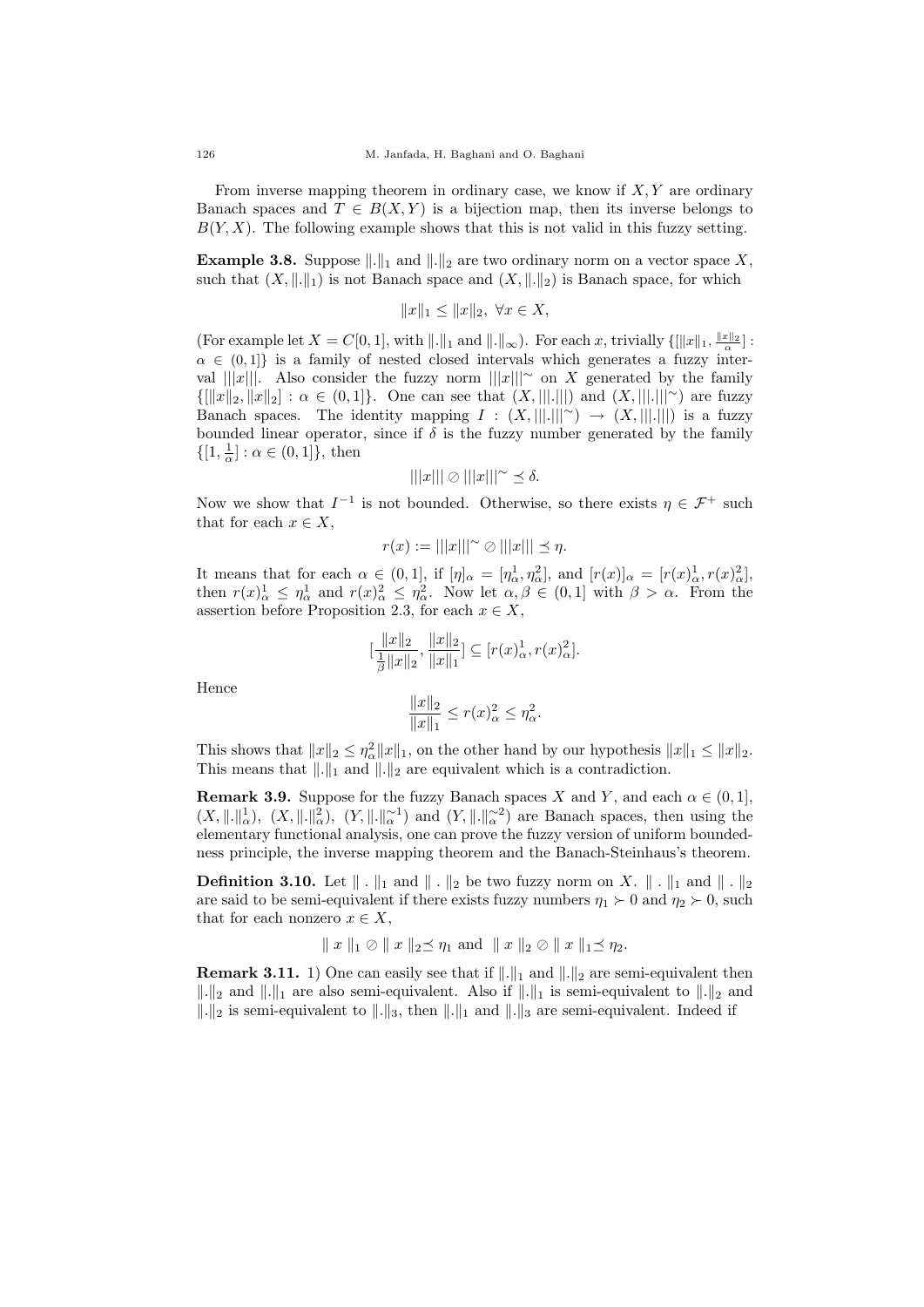$$
\parallel x \parallel_1 \oslash \parallel x \parallel_2 \preceq \eta_1 \text{ and } \parallel x \parallel_2 \oslash \parallel x \parallel_1 \preceq \eta_2
$$

and

$$
\parallel x \parallel_2 \oslash \parallel x \parallel_3 \preceq \beta_1 \text{ and } \parallel x \parallel_3 \oslash \parallel x \parallel_2 \preceq \beta_2
$$

then

$$
|| x ||_1 \oslash || x ||_3 \preceq \beta_1 \odot \eta_1
$$
 and  $|| x ||_1 \oslash || x ||_1 \preceq \beta_1 \odot \eta_1$ .

Hence semi-equivalence relation is symmetric and transitive but is not reflexive in general.

2) If  $\|\cdot\|_1$  and  $\|\cdot\|_2$  are semi-equivalent and  $(X, \|\cdot\|_1)$  is complete then  $(X, \|\cdot\|_2)$ is also complete. In fact if

$$
|| x ||_1 \oslash || x ||_2 \preceq \eta_1
$$
 and  $|| x ||_2 \oslash || x ||_1 \preceq \eta_2$ ,

then for  $x, y \in X$ , and every  $\alpha \in (0, 1]$ , the relations

$$
||x - y||_{1\alpha}^{1} \leq \eta_{1\alpha}^{1} ||x - y||_{2\alpha}^{2}, \quad ||x - y||_{1\alpha}^{2} \leq \eta_{1\alpha}^{2} ||x - y||_{2\alpha}^{1},
$$
  

$$
||x - y||_{2\alpha}^{1} \leq \eta_{2\alpha}^{1} ||x - y||_{1\alpha}^{2} \text{ and } ||x - y||_{2\alpha}^{2} \leq \eta_{2\alpha}^{2} ||x - y||_{1\alpha}^{1}
$$

prove our claim.

**Theorem 3.12.** Every two fuzzy norms on a finite dimensional vector space  $X$  are semi-equivalent.

*Proof.* Let  $\|\cdot\|_1$  and  $\|\cdot\|_2$  be two fuzzy norms on a finite dimensional vector space X and  $\alpha \in (0,1]$ . Define  $I: (X, \|\cdot\|_{1\alpha}^2) \to (X, \|\cdot\|_{2\alpha}^1)$  and  $I: (X, \|\cdot\|_{1\alpha}^1) \to (X, \|\cdot\|_{2\alpha}^2)$  $\lfloor x \rfloor_{2\alpha}^2$  by  $I(x) = x$ . Thus for all  $\alpha \in (0, 1]$  there exist positive real numbers  $\delta^1_{\alpha}$  and  $\delta_{\alpha}^2$  such that  $\|x\|^1$ 

$$
\frac{\|x\|_{2\alpha}^1}{\|x\|_{1\alpha}^2} \le \delta_\alpha^1, \forall x (\neq 0) \in X,
$$

and

$$
\frac{\|x\|_{2\alpha}^2}{\|x\|_{1\alpha}^1} \le \delta_\alpha^2, \forall x (\neq 0) \in X.
$$

For each  $\alpha \in (0,1]$ , define

$$
\delta_{\alpha}^{*1} = \inf \{ \delta_{\alpha}^1 : \frac{\|x\|_{2\alpha}^1}{\|x\|_{1\alpha}^2} \le \delta_{\alpha}^1, \forall x (\neq 0) \in X \},\
$$

and

$$
\delta_{\alpha}^{*2} = \inf \{ \delta_{\alpha}^2 : \frac{\|x\|_{2\alpha}^2}{\|x\|_{1\alpha}^1} \le \delta_{\alpha}^2, \forall x (\neq 0) \in X \}.
$$

Now from the fact that  $\{[\delta_\alpha^{\ast 1}, \delta_\alpha^{\ast 2}] : \alpha \in (0, 1]\}$  is a family of nested bounded closed interval of real numbers, using Proposition 2.2, this family generates a positive fuzzy interval  $\delta$ . By Proposition 2.3,  $\delta \succ 0$  and

$$
||x||_2 \oslash ||x||_1 \preceq \delta, \forall x (\neq 0) \in X.
$$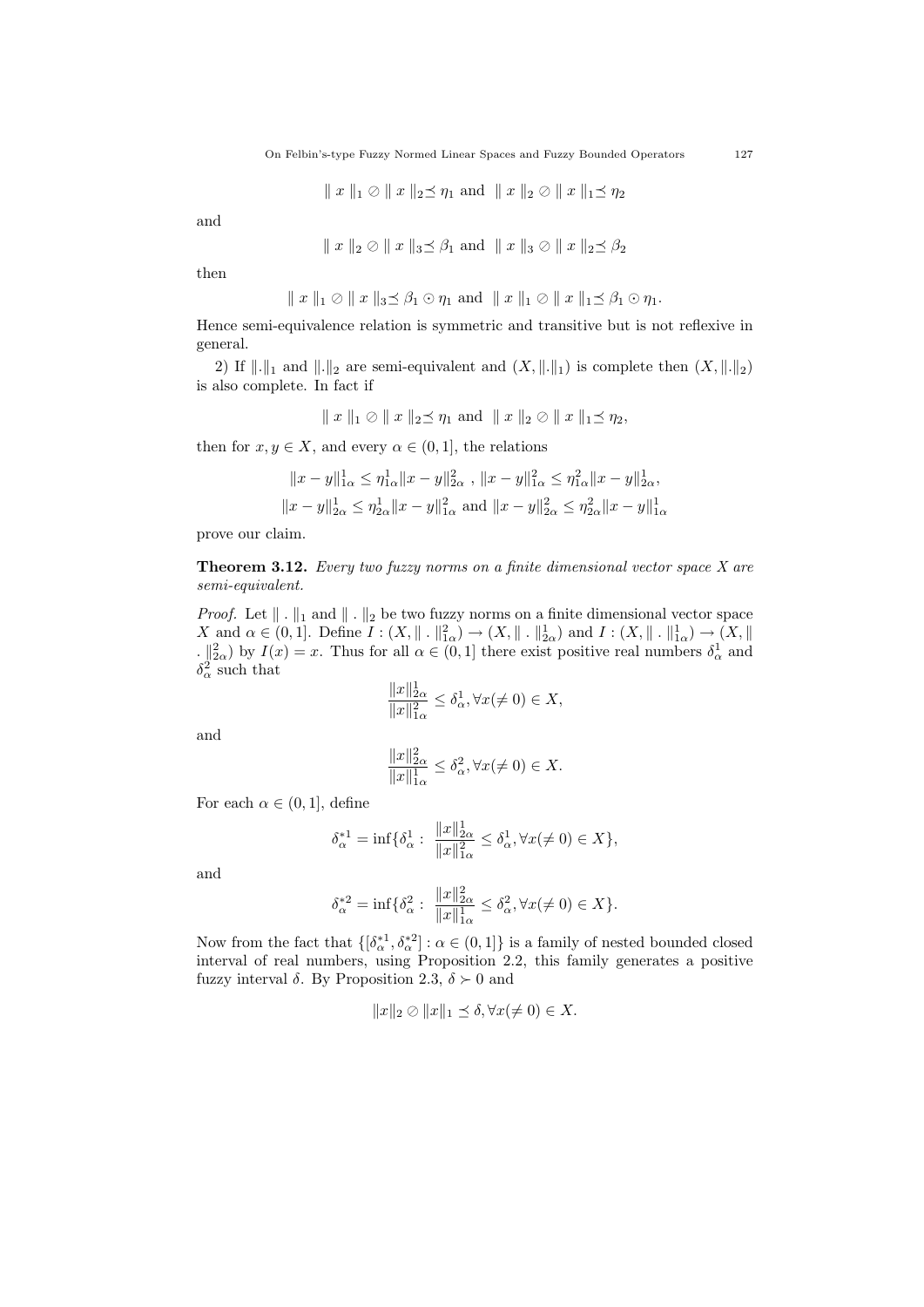Similarly there exists positive fuzzy interval  $\eta$  such that for all  $x(\neq 0) \in X$ ,  $||x||_1 \oslash$  $||x||_2 \preceq \eta$ , which implies that  $||.||_1$  and  $||.||_2$  are semi-equivalent.

# Corollary 3.13. Every finite dimensional fuzzy normed space is complete.

*Proof.* Let  $(X, \|\cdot\|_1)$  be a finite dimensional fuzzy normed space. We know that there exits a linear one-to-one correspondence  $\phi$  from X onto  $\mathbb{C}^n$ . Consider the fuzzy norm on  $\mathbb{C}^n$  generated by the crisp Euclidean norm. Trivially  $\mathbb{C}^n$  with this fuzzy norm is complete. Now for any  $x \in X$ , define  $||x||_2 := ||\phi(x)||$ . This define a fuzzy norm on X which is semi-equivalent to  $\Vert .\Vert_1$ , by the previous theorem. Now part 2 of Remark 3.11 complets the proof.

#### 4. Hahn-Banach Theorem

Bag and Samanta in [3] established a Hahn-Bancah theorem for the strong dual of fuzzy normed linear space. Here we prove it for the weak dual of fuzzy linear spaces. Also some interesting consequences of this theorem are established.

We recall that a fuzzy bounded linear operator from a fuzzy normed space  $X$  into  $\mathbb{R}$ , with the fuzzy norm  $\|.\|^{\sim}$  generated by the family  $\{[[x],[x]] : \alpha \in (0,1]\}$  is called a fuzzy bounded functional, and the set of all such a functional is denoted by  $X^*$ .

**Theorem 4.1.** Let  $X$  be a fuzzy normed linear space and  $Z$  be a subspace of X. If f is a fuzzy bounded linear functional on  $(Z, \|\cdot\|)$ , then for each  $\alpha \in (0, 1]$ , there exists a pair of linear functionals  $f^1_\alpha$  and  $f^2_\alpha$  over  $(X, \|\cdot\|^2_\alpha)$  and  $(X, \|\cdot\|^1_\alpha)$ , respectively, such that for all  $x \in Z$ ,  $f^1_\alpha(x) = f^2_\alpha(x) = f(x)$  and for each  $\alpha \in (0,1]$ ,  $||f_\alpha^1||_\alpha^{*1} = ||f||_\alpha^{*1}, ||f_\alpha^2||_\alpha^{*2} = ||f||_\alpha^{*2}.$ 

*Proof.* By definition, there exists  $\delta \in \mathcal{F}^+$ ,  $\delta \succ \overline{0}$ , such that for all  $(0 \neq)x \in Z$ ,

$$
||f(x)||^{\sim} \oslash ||x|| \preceq \delta.
$$

So for each  $\alpha \in (0,1]$ ,

$$
\frac{|f(x)|}{\|x\|_\alpha^2} \le \delta_\alpha^1, \text{ and } \frac{|f(x)|}{\|x\|_\alpha^1} \le \delta_\alpha^2, .
$$

Thus

$$
||f||_{\alpha}^{*1} = \sup \{ \frac{|f(x)|}{||x||_{\alpha}^{2}} : (0 \neq)x \in Z \} \leq \delta_{\alpha}^{1}
$$

and

$$
||f||_{\alpha}^{*2} = \sup \{ \frac{|f(x)|}{||x||_{\alpha}^{1}} : (0 \neq)x \in Z \} \leq \delta_{\alpha}^{2}.
$$

This means that f is in the dual of  $(Z, ||.||_{\alpha}^{1})$  and  $(Z, ||.||_{\alpha}^{2})$ , with the norms  $||.||_{\alpha}^{*2}$ <br>and  $||.||_{\alpha}^{*1}$ , respectively. Now using ordinary Hahn-Banach theorem, there exist  $f_{\alpha}^{1}$ <br>and  $f_{\alpha}^{2}$  in the dua

$$
||f_{\alpha}^{1}||_{\alpha}^{*1} = ||f||_{\alpha}^{*1} \text{ and } ||f_{\alpha}^{2}||_{\alpha}^{*2} = ||f||_{\alpha}^{*2},
$$

and for all  $x \in Z$ ,  $f^1_\alpha(x) = f^2_\alpha(x) = f(x)$ .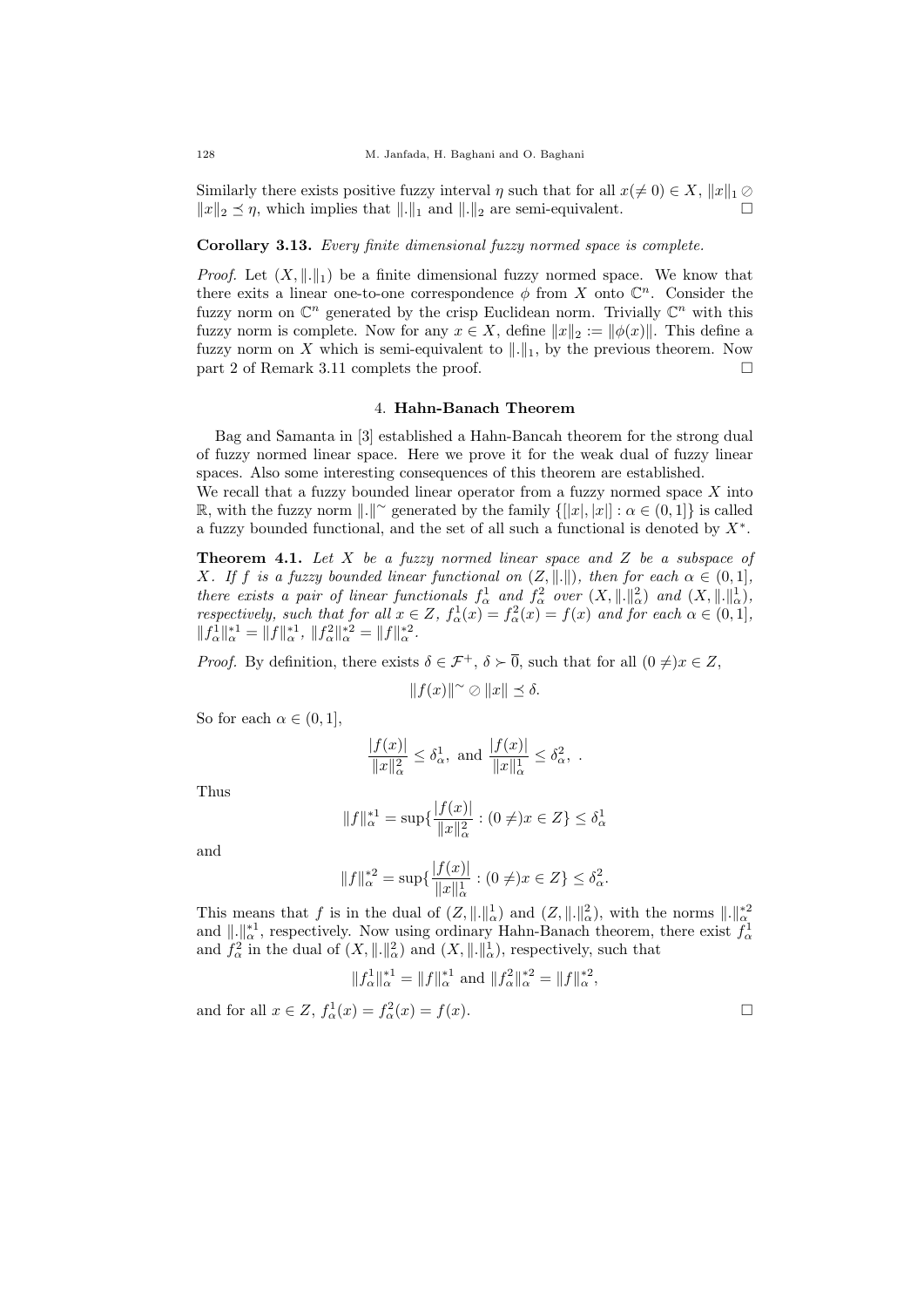Suppose  $(X, \|.\|)$  is a fuzzy normed space. If Z is a subspace of X, then for each  $\alpha \in (0,1]$ , from the fact that  $(X, \| \|_{\alpha}^1)$  and  $(X, \| \|_{\alpha}^2)$  are normed space and from a corollary of ordinary Hahn-Banach theorem, there exists  $f^i_\alpha \in X^{i*}_\alpha$ ,  $i = 1, 2$ , such that  $f^i_\alpha(x) \neq 0$ , where  $X^{i*}_\alpha$  is denoted for the ordinary dual of  $(X, \|\cdot\|_\alpha^i)$ ,  $i = 1, 2$ .

Suppose Z is a subset of a fuzzy normed linear space X, we say  $x \in \overline{Z}$ , if for each  $\delta \in \mathcal{F}^+$ ,  $\delta \succ \overline{0}$ , there exists  $z \in Z$  such that  $||x - z|| \prec \delta$ . In this case one can see that there exists a sequence  $(x_n)_{n\in\mathbb{N}}\in\mathbb{Z}$ , such that  $x_n\to x$ , as  $n\to\infty$ . Now we have the following corollary.

Corollary 4.2. Suppose  $(X, \|\cdot\|)$  is a fuzzy normed space and Z is a subspace of  $X<sub>l</sub>$ 

(a) If x is not in  $\overline{Z}$ , then for each  $\alpha \in (0,1]$  there exists  $f^i_{\alpha} \in X^{i*}_{\alpha}$ ,  $i = 1,2$ , such that  $Z \subseteq \text{ker } f^i_\alpha$  and  $f^i_\alpha(x) \neq 0$ .

(b) Let  $M_i = \bigcap_{\alpha \in (0,1]} \{\ker f^i_\alpha : f^i_\alpha \in X_\alpha^{i*} \text{ and } Z \subseteq \ker f^i_\alpha\}, i = 1,2, \text{ then}$ 

$$
\overline{Z}=M_1\cap M_2.
$$

*Proof.* (a) Suppose x is not in  $\overline{Z}$ , then there is a  $\delta \in \mathcal{F}^+$ ,  $\delta \succ \overline{0}$ , such that for any  $z \in Z$ ,  $||z - x|| \succeq \delta$ . Let  $M = \{z + rx : z \in Z, r \in \mathbb{R}\}\$  and define  $f(z + rx) = r$ . Since

$$
|r|\delta \preceq |r| \|x + r^{-1}z\| = \|rx + z\|,
$$

the fact that  $\delta \succ 0$ , implies that

 $||f||^* \preceq 1 \oslash \delta.$ 

So from the previous theorem for each  $\alpha \in (0,1]$ , there exists a pair of linear functionals  $f^1_\alpha$  and  $f^2_\alpha$  over  $(X, \|.\|^2_\alpha)$  and  $(X, \|.\|^1_\alpha)$ , respectively, such that for all  $x \in Z$ ,  $f^1_\alpha(x) = f^2_\alpha(x) = f(x)$  and for each  $\alpha \in (0,1]$ ,  $||f^1_\alpha||^{*1}_\alpha = ||f||^{*1}_\alpha$ ,  $||f^2_\alpha||^{*2}_\alpha =$  $||f||_{\alpha}^{*2}$ . Obviously  $Z \subseteq \text{ker } f_{\alpha}^{i}$ , i=1,2, which completes the proof.

(b) Trivially  $Z \subseteq M_i$ ,  $i = 1, 2$ . Also  $M_1 \cap M_2$  is fuzzy closed, since if  $(0 \neq)x \in$  $\overline{M_1 \cap M_2}$ , then there exists a sequence  $(x_n)_{n \in \mathbb{N}} \in M_1 \cap M_2$ , such that  $x_n \to x$ , in fuzzy norm. Thus for each  $\alpha \in (0,1]$ ,  $\lim_{n\to\infty} ||x_n - x||_{\alpha}^i = 0$ ,  $i = 1,2$ . Now if  $\alpha \in (0,1]$  and  $f^i_\alpha \in X^{i*}_\alpha$ , with  $Z \subseteq \ker f^i_\alpha$ , then  $x_n \in \ker f^i_\alpha$ . Thus  $f^i_\alpha(x_n) = 0$ ,  $n \in \mathbb{N}$ . From continuity of  $f^i_\alpha$ ,  $x \in \text{ker } f^i_\alpha$ . It means that  $x \in M_1 \cap M_2$ . This shows that  $\overline{Z} \subseteq M_1 \cap M_2$ . Now if x is not in  $\overline{Z}$ , from part  $(a)$ , for each  $\alpha \in (0,1]$  there exists  $f^i_\alpha \in X^{i*}_\alpha$ ,  $i = 1, 2$ , such that  $Z \subseteq \ker f^i_\alpha$  and  $f^i_\alpha(x) \neq 0$ . This implies that x is not in  $M_1 \cap M_2$ .

### 5. Conclusion

In this note, using the definition of Bag and Samanta for fuzzy weakly bounded linear operator and its fuzzy norm, we were able to establish fuzzy version of some well-known theorems in functional analysis and simpler proofs for some theorems which have already been proved, although the most famous theorems in functional analysis was disapproved by some counterexamples.

A definition of fuzzy Banach algebra was represented. It can be considered as the start point of the theory of fuzzy Banach algebra.